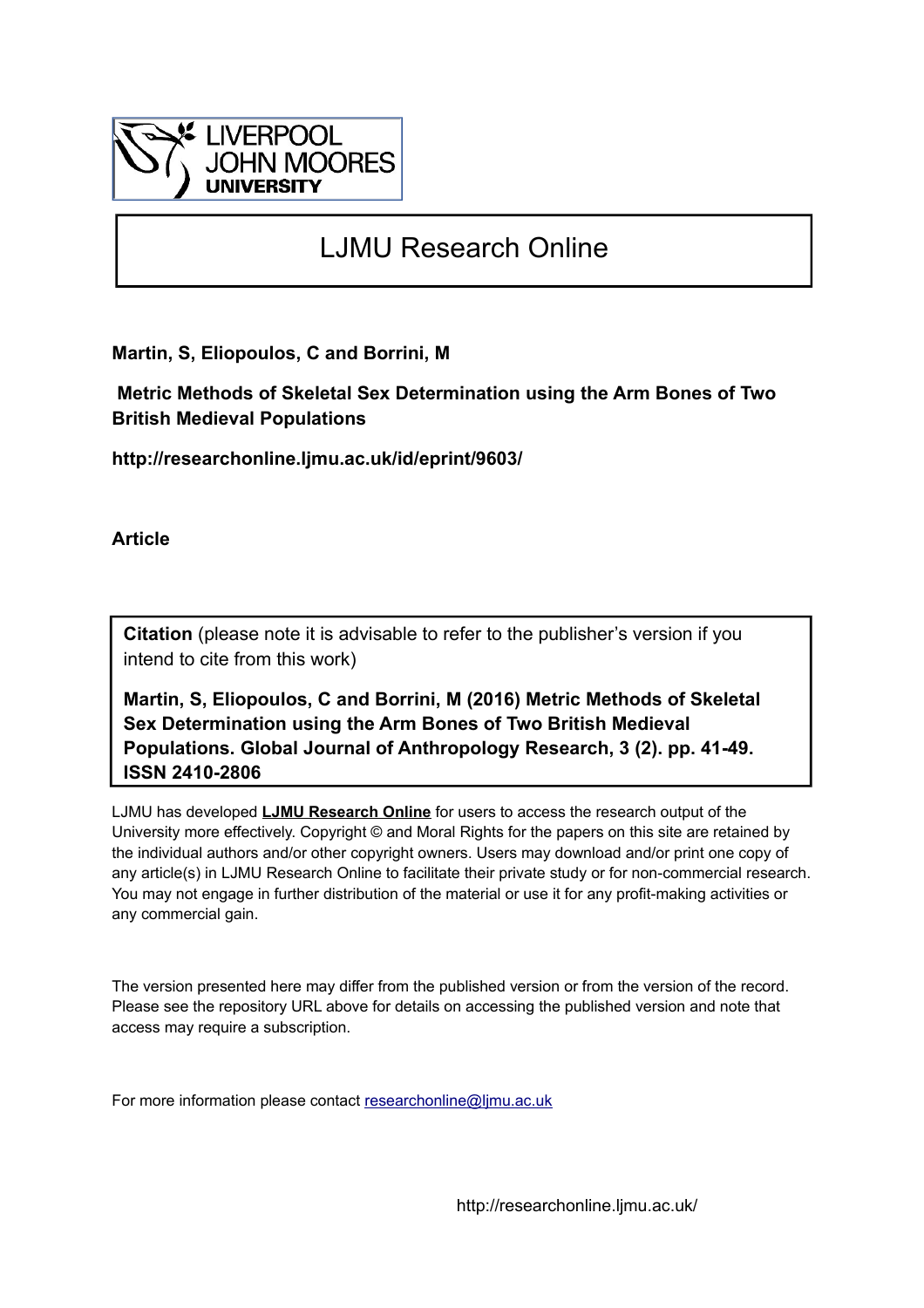## **Metric Methods of Skeletal Sex Determination using the Arm Bones of Two British Medieval Populations**

### S. Martin, C. Eliopoulos<sup>\*</sup> and M. Borrini

#### *School of Natural Sciences and Psychology, Liverpool John Moores University, Byrom Street, Liverpool L3 3AF UK*

**Abstract:** Several studies have stated the importance of devising population-specific metric methods for sex determination. The long bones of the arm have been previously reported as having a high reliability. This paper explores the degree of sexual dimorphism in adult arm bones displayed in two Medieval British populations, one urban and one rural. The urban Gloucester population sample consists of 45 individuals (19 female and 26 male) and the rural Poulton sample of 27 individuals (13 female and 14 male) and were selected from collections housed at Liverpool John Moores University. Measurements of the proximal and distal epiphyses along with maximum length were used on the humerus, radius and ulna. These populations showed sexual dimorphism in every measurement taken. Discriminant function analysis found that all arm bones had very high discriminant accuracies in both populations reaching 91.2% (Gloucester radii) and 95.5% (Poulton radii). It was found that some of the values were significantly different between the populations supporting the necessity for population-specific metric standards.

**Keywords**: Biological anthropology, Sex determination, Arm bones, Medieval Britain, Metric standards.

#### **INTRODUCTION**

Sexual dimorphism is the observable differences between males and females of the same species within the same population. These observable traits enable sex determination which is an important first step in the analysis of human skeletal remains, as in forensic cases it reduces the number of potential individuals by half [1]. It is also important to determine sex in archaeological collections as it enables the demographic reconstruction of the population studied [2]. The degree of sexual dimorphism varies between populations, separated both chronologically and geographically. It is therefore important to use population specific methods when determining sex in human skeletal remains [3]. Morphological methods of sex determination using the pelvis and the skull are routinely used [4]. However if these skeletal elements are not present or fragmented it may not be possible to accurately determine sex, therefore alternative methods should be applied [5, 6].

Metric methods of sex determination have proved highly reliable on several populations using mainly post-cranial long bone measurements. Morphological traits are believed to be more subjective than measurements and therefore require considerable osteological knowledge [7-9]. The use of a single or combined limb bone measurements have shown to be

E-mail: C.Eliopoulos@ljmu.ac.uk

accurate 80-90% of the time [10]. Metric standards of the lower limb have been used extensively for sex determination, however as not all bones may be recovered it is important to utilise other skeletal elements [2, 5]. For example, it has been demonstrated that arm bone dimensions are sexually dimorphic. Various studies have shown a high degree of reliability of metric methods in the determination of sex using the humerus [2, 3, 11-14]. Studies using the radius and ulna have also proved successful [1, 7, 15, 16]. It is therefore important to develop metric sample-specific methods for sex determination using arm bones which can be applied to unidentified remains of archaeological origin [2].

This paper aims to explore the degree of sexual dimorphism in arm bone measurements shown in two British Medieval populations. Several studies have shown differences in the degree of sexual dimorphism displayed in various populations. Some examples are a study comparing the dimorphism of Thai, Chinese and Japanese humeri [12] as well as others using the long bones of the arm in Germans [17] and Greeks [6]. Whilst both the Poulton and Gloucester collections examined in this study are British Medieval, Poulton was a rural community and Gloucester was urban. It is therefore possible that there would be a difference in the degree of sexual dimorphism displayed in the arm bones examined. The present study also aims to examine the similarities and differences between the two populations and develop metric standards for sex determination in the Poulton and Gloucester archaeological samples.

<sup>\*</sup> Address correspondence to this author at the Constantine Eliopoulos, School of Natural Sciences and Psychology, Byrom Street, Liverpool John Moores University, Byrom Street, Liverpool L3 3AF UK; Tel: +44 (151) 231 2038;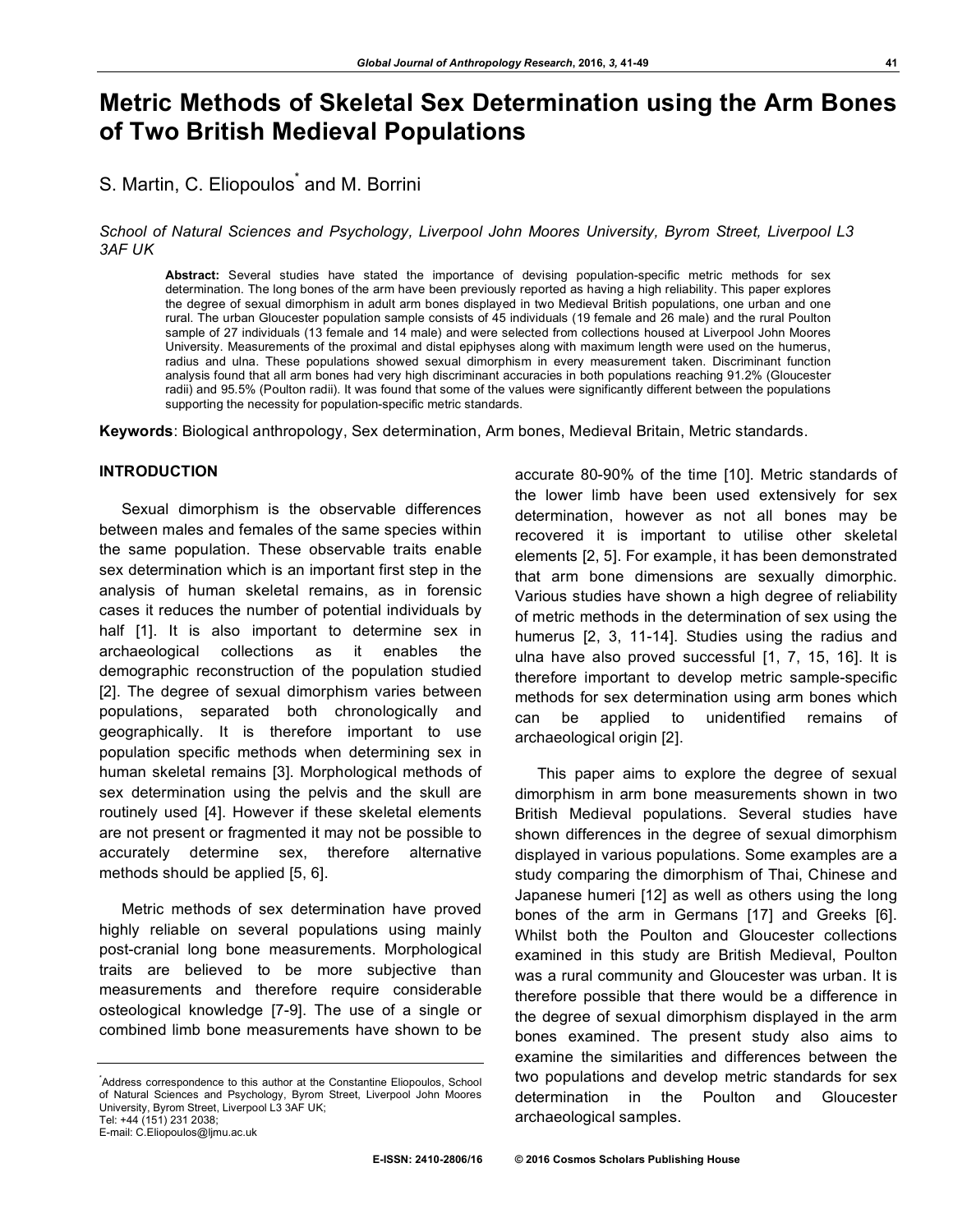#### **MATERIALS AND METHODS**

The specimens selected for this research are derived from two collections housed at Liverpool John Moores University (LJMU). Both the Poulton and Gloucester skeletal collections are from Medieval church graveyard excavations.

Poulton is a rural hamlet located in Cheshire, which once briefly housed a Cistercian abbey (between c1153-1214CE). Excavation at the site started in 1995 and while the abbey has not been found to this day, the foundations of an ecclesiastical structure believed to be a chapel were discovered. This chapel fell into disuse by the time of the English Civil War and was no longer visible by 1719 CE [18]. The Poulton chapel graveyard excavation is ongoing and has so far yielded over 750 burials. Evidence has suggested that the surrounding site of the chapel has been in use since the Bronze age and that some of the Christian burials pre-date the chapel construction [19].Gloucester is a city in the South West of England. The Gloucester skeletal collection, housed at LJMU, was excavated from the Medieval churchyard of St. Owen in 1989. Over 300 Medieval burials were excavated, the majority of which are on loan to LJMU [20].

Specimens for the study were selected from a database of skeletal remains housed at LJMU. All skeletons had been previously sexed using a combination of morphological methods such as the Phenice method (1969)[21], other pelvic traits as well as cranial morphology [22]. The remains selected had been aged as adult (using epiphyseal closure and dental eruption patterns), with no pathologies noted on the bone used. Arm bones were selected on the basis of their completeness, and intact epiphyses. Where both left and right bones were present, the left bones were analysed in line with anthropological standards [22]. Statistical analysis found that there was no significant difference between left and right bone measurements therefore when the right bone alone was present, this was included in the sampling. Out of the 72 individuals identified, only 36 individuals had all three arm bones intact (22 Gloucester, 14 Poulton). Therefore, individuals with as little as one intact bone were also used.

The Poulton Collection housed at LJMU currently has approximately 650 skeletons. This number is increasing as the excavation is ongoing. However, due to poor preservation of arm bones and the fact that not all skeletons were available for study, only 27

individuals were used for this study, 13 female and 14 males. The Gloucester collection housed at LJMU contains skeletons including sub-adult and non-sexed individuals which were excluded from the current work. This study used a total of 45 adult skeletons, 19 females and 26 males.

The measurements used on the humerus, radius and ulna were the maximum length, proximal and distal mediolateral articular dimensions. The only exception was the vertical head diameter of the humerus.

#### **Humerus**

The measurements used had produced high accuracy rates of sex determination in previous studies. The total number of specimens used for humeral measurements can be seen in Table **1**.

The measurements used were maximum humeral length (MHL), Vertical head diameter (VHD) and humeral epicondylar width (HEW).

#### *Maximum Humeral Length (MHL)*

The maximum humeral lengths were taken using an osteometric board. This is the distance between the most inferior part of the trochlea and the most superior part of the humeral head [23].

#### *Vertical Head Diameter (VHD)*

The vertical head diameter was taken using sliding calipers. It is the distance between the most superior and inferior points of the articular surface [23].

#### *Humeral Epicondylar Width (HEW)*

The humeral epicondylar width (also known as the biepicondylar breadth by other authors) was taken using an osteometric board. This is the distance between the most medially protruding part of the medial epicondyle and the most laterally protruding part of the lateral epicondyle [23].

#### **Radius**

Radial measurements have also been used successfully for sex determination in past studies. Table **1** shows the number of specimens used in this study.

The measurements used in this study were the maximum radial length (MRL), maximum radial proximal width (MRPW) and the maximum radial distal width (MRDW).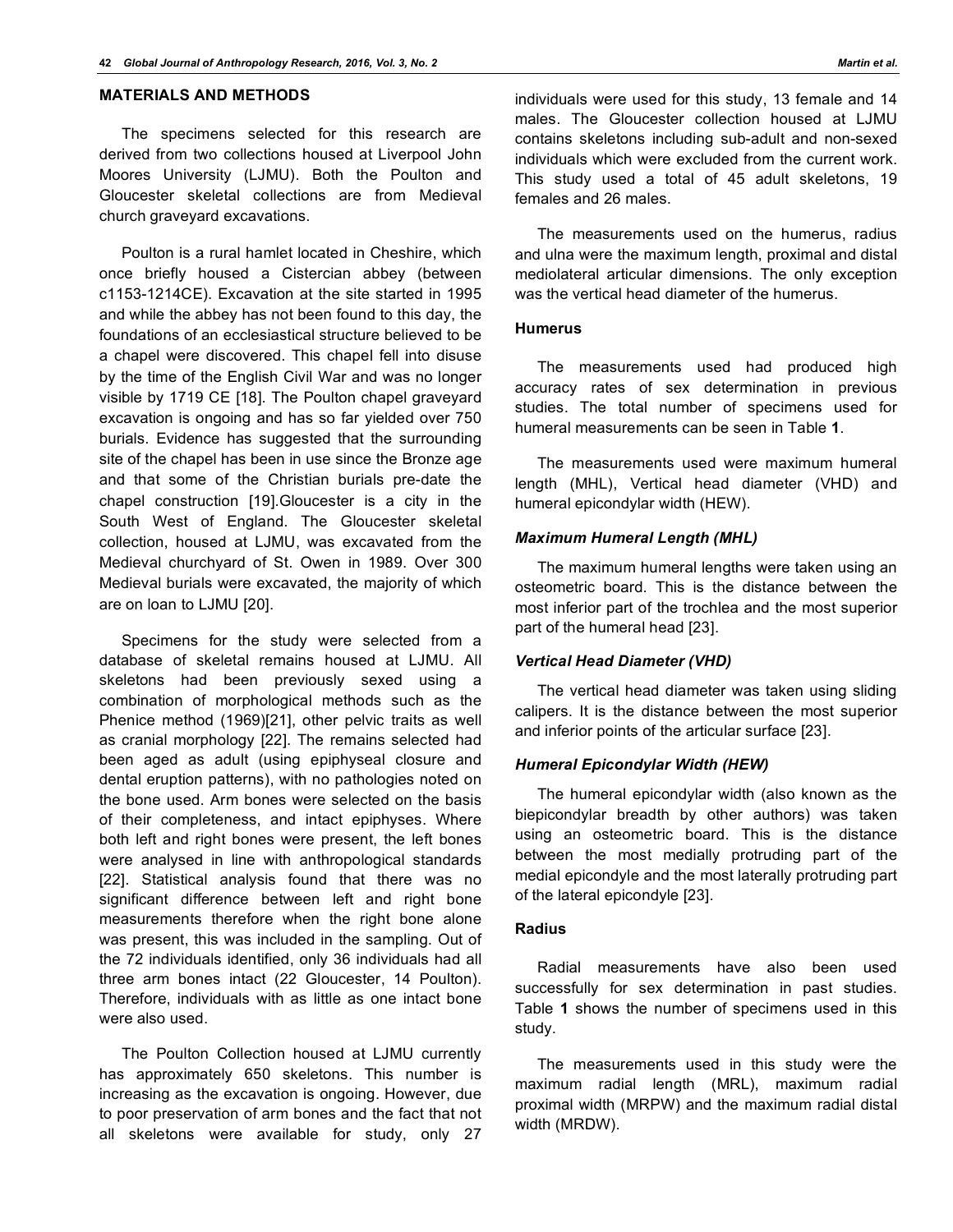#### *Maximum Radial Length (MRL)*

The maximum radial length (MRL)is measured using an osteometric board and is the distance from the most proximal part of the radial head to the most distal part of the styloid [23].

#### *Maximum Radial Proximal Width (MRPW)*

Maximum radial proximal width (MPRW), isalso known as the transverse radial head diameter. This measurement is taken using sliding calipers and measures the mediolateral diameter of the radial head [24].

#### *Maximum Radial Distal Width (MRDW)]*

The maximum radial distal width is measured using an osteometric board. It is taken at the most mediolateral points on the distal epiphysis. The distal end of the radius is placed parallel with the horizontal plane of the osteometric board [24].

**Ulna**

The ulna sample size for both populations and each sex is presented in Table **1**.

The measurements used for the ulna were the maximum ulnar length, maximum ulnar proximal width and the maximum ulnar distal width.

#### *Maximum Ulnar Length (MUL)*

The maximum ulnar length is the distance from the most inferior of the styloid process to the most superior part of the olecranon. This measurement is taken with an osteometric board [22].

#### *Maximum Ulnar Proximal Width (MUPW)*

The maximum ulnar proximal width is the most medial and lateral points on the proximal ulna [24].This measurement is taken using an osteometric board.

#### *Maximum Ulnar Distal Width (MUDW)*

The maximum ulnar distal width is measured using sliding calipers and is the distance between the most lateral and medial points of the distal epiphysis [24]. Statistical analysis was carried out using IBM SPSS 21 for descriptive statistics, t-test analysis and discriminant function analysis (DFA). Statistics were viewed as significant at the 95 percentile (p>0.05). Percentage

|  | Table 1: Total Number of Measured Humeri, Radii and Ulnae for Both Populations |  |
|--|--------------------------------------------------------------------------------|--|
|--|--------------------------------------------------------------------------------|--|

|            | Humeri     |                | Radii                 |    | Ulnae      |                |  |
|------------|------------|----------------|-----------------------|----|------------|----------------|--|
| <b>Sex</b> | Gloucester | <b>Poulton</b> | Poulton<br>Gloucester |    | Gloucester | <b>Poulton</b> |  |
| Females    | 16         | 12             | 17                    | 13 | 15         | 10             |  |
| Males      | 25         | 11             | 18                    | 9  | 12         | 12             |  |
| Total      | 41         | 23             | 35                    | 22 | 37         | 22             |  |

| Table 2: Summary Statistics and T-test Results Comparing Female and Male Values for Gloucester [Measurements in |  |  |  |  |
|-----------------------------------------------------------------------------------------------------------------|--|--|--|--|
| Millimetres]                                                                                                    |  |  |  |  |

| Gloucester         |            | <b>Humerus</b> |            |            | <b>Radius</b> |             |            | Ulna        |             |  |  |
|--------------------|------------|----------------|------------|------------|---------------|-------------|------------|-------------|-------------|--|--|
| Variables [mm]     | <b>MHL</b> | <b>VHD</b>     | <b>HEW</b> | <b>MRL</b> | <b>MRPW</b>   | <b>MRDW</b> | <b>MUL</b> | <b>MUPW</b> | <b>MUDW</b> |  |  |
| Females            |            |                |            |            |               |             |            |             |             |  |  |
| Mean               | 295.75     | 42.36          | 57         | 217.69     | 19.91         | 29.25       | 238.23     | 24.64       | 15.92       |  |  |
| Standard deviation | 17         | 1.73           | 2.45       | 6.86       | 1.16          | 2.295       | 10.01      | 1.45        | 1.16        |  |  |
| Minimum value      | 239        | 38.8           | 53         | 207        | 17.13         | 22.5        | 224        | 22.4        | 14.12       |  |  |
| Maximum value      | 308        | 45.2           | 63         | 237        | 21.6          | 31.5        | 272        | 29.5        | 18.16       |  |  |
| Males              |            |                |            |            |               |             |            |             |             |  |  |
| Mean               | 320.63     | 46.96          | 63.38      | 235.61     | 22.19         | 33.19       | 257.86     | 28.93       | 18.81       |  |  |
| Standard deviation | 18.05      | 2.87           | 3.91       | 13.33      | 1.57          | 2.55        | 11.64      | 2.29        | 1.31        |  |  |
| Minimum value      | 270        | 39.3           | 52         | 203        | 18.14         | 25.5        | 242        | 26          | 16.9        |  |  |
| Maximum value      | 351        | 53.4           | 69         | 254        | 25.2          | 36          | 280        | 34          | 20.8        |  |  |
| t-test             | $-4.288$   | $-5.947$       | $-5.778$   | $-4.581$   | $-4.516$      | $-4.702$    | $-3.739$   | $-5.215$    | $-4.85$     |  |  |
| p-value            | 0.000      | 0.000          | 0.000      | 0.000      | 0.000         | 0.000       | 0.000      | 0.000       | 0.000       |  |  |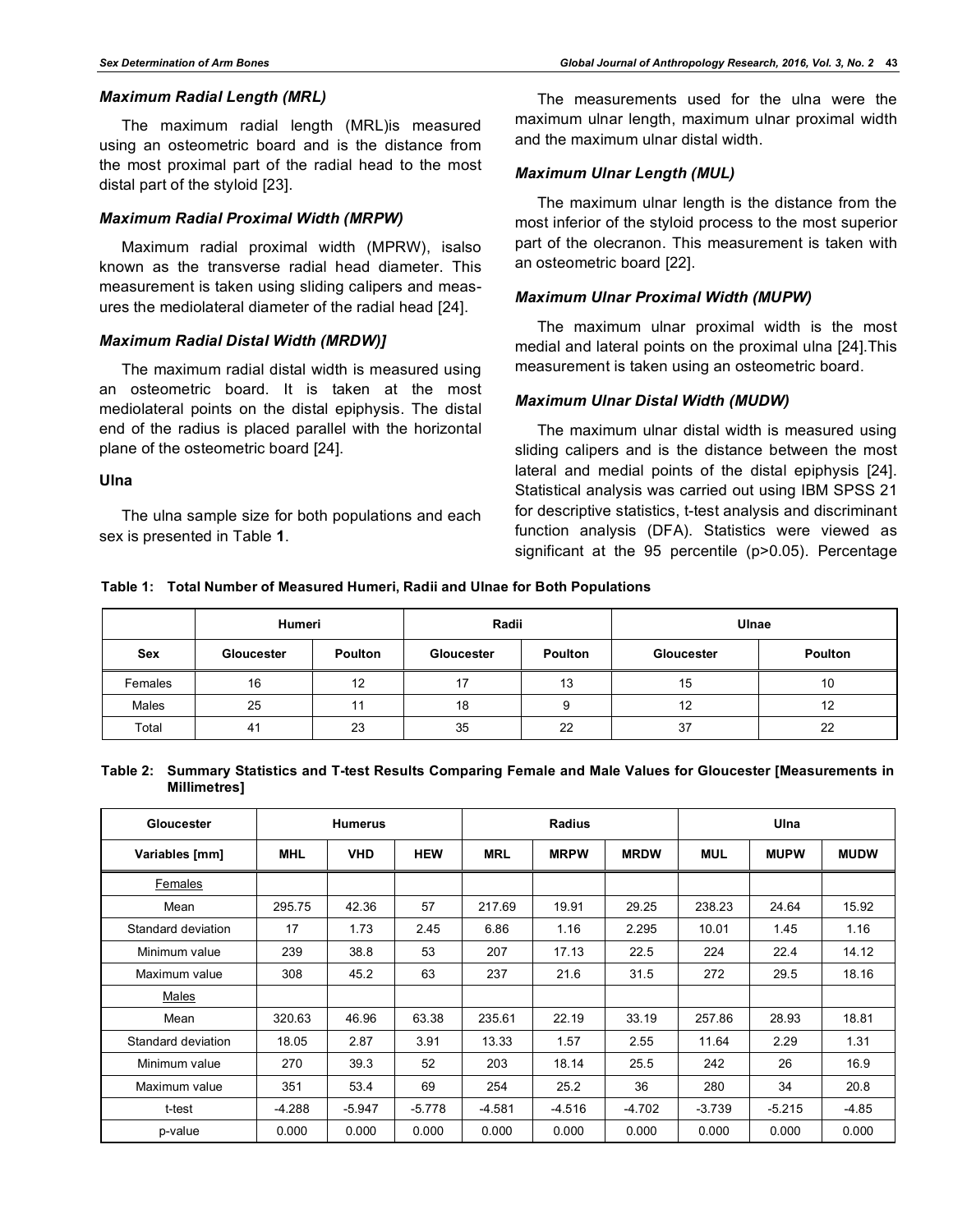| <b>Poulton</b>     |            | <b>Humerus</b> |            | <b>Radius</b> |            |            | Ulna       |            |            |  |
|--------------------|------------|----------------|------------|---------------|------------|------------|------------|------------|------------|--|
| Variables [mm]     | <b>MHL</b> | <b>VHD</b>     | <b>HEW</b> | <b>MHL</b>    | <b>VHD</b> | <b>HEW</b> | <b>MHL</b> | <b>VHD</b> | <b>HEW</b> |  |
| <b>Females</b>     |            |                |            |               |            |            |            |            |            |  |
| Mean               | 295.92     | 41.31          | 55.46      | 220.77        | 19.24      | 29.04      | 239.5      | 23.1       | 15.00      |  |
| Standard deviation | 8.32       | 2.12           | 3.62       | 10.92         | 0.89       | 1.44       | 10.17      | 2.60       | 1.51       |  |
| Minimum value      | 285        | 38.4           | 49         | 204           | 17.48      | 27         | 225        | 19         | 11.71      |  |
| Maximum value      | 318        | 45.5           | 63         | 247           | 20.9       | 32         | 257        | 27.5       | 16.7       |  |
| Males              |            |                |            |               |            |            |            |            |            |  |
| Mean               | 337.18     | 47.31          | 64.82      | 249           | 22.79      | 34.46      | 265.75     | 28.21      | 18.33      |  |
| Standard deviation | 21.89      | 2.92           | 5.02       | 13.86         | 0.99       | 2.04       | 14.83      | 2.74       | 1.84       |  |
| Minimum value      | 304        | 42.1           | 51         | 235           | 21         | 31.5       | 241        | 23         | 15.34      |  |
| Maximum value      | 382        | 50.6           | 71         | 279           | 24.45      | 38.5       | 299        | 32.5       | 20.91      |  |
| t-test             | $-6.018$   | $-5.669$       | $-5.168$   | $-5.346$      | $-8.742$   | $-7.325$   | $-4.738$   | $-4.452$   | $-4.575$   |  |
| p-value            | 0.0000     | 0.0000         | 0.0000     | 0.0000        | 0.0000     | 0.0000     | 0.0000     | 0.0000     | 0.0000     |  |

**Table 3: Summary Statistics and T-test Results Comparing Female and Male Values for Poulton [Measurements in Millimetres]**

given in DFA is as the result stated *e.g*. 91% of individuals were correctly classified. Microsoft Excel 2013 was used to calculate sexual dimorphism indices according to the Ricklan and Tobias (1986) formula[25]. The range parameters were calculated from the descriptive statistics, using the minimum male values and the maximum female values.

#### **RESULTS**

Descriptive statistics for each measurement are presented in Tables **2** and **3**. The t-test results show that there is a difference in the mean values. Males are generally larger than females in both populations in all measurements. The differences are statistically significant in every measurement in these two populations.

The sexual dimorphism index for each measurement was calculated using a formula after Ricklan and Tobias (1986) [25]. These ratios can be seen in Table **4**. This shows that HEW showed the most sexual dimorphism in the humerus, while for the radius and ulna the maximum radial and ulnar distal width (MRDW, MUDW) were the most dimorphic measurements. These were consistent in both populations. The level of dimorphism displayed was higher in Poulton than Gloucester for every measurement.

| Table 4: Sexual Dimorphism Index [SDI] for All Three- |
|-------------------------------------------------------|
| <b>Arm Bones in Both Populations</b>                  |

|                                  | Variable    | Gloucester | <b>Poulton</b> |
|----------------------------------|-------------|------------|----------------|
| Sexual dimorphism<br>index [SDI] |             |            |                |
| <b>Humerus</b>                   | MHL         | 7.76       | 12.24          |
|                                  | VED         | 9.80       | 12.68          |
|                                  | <b>HEW</b>  | 10.07      | 14.44          |
| Radius                           | MRL         | 7.61       | 11.34          |
|                                  | <b>MRPW</b> | 10.26      | 15.55          |
|                                  | <b>MRDW</b> | 11.87      | 15.72          |
| Ulna                             | MUL         | 7.61       | 9.88           |
|                                  | <b>MUPW</b> | 14.83      | 18.11          |
|                                  | <b>MUDW</b> | 15.36      | 18.15          |

Statistical analysis was carried out comparing Poulton females (PF) and Gloucester females (GF), Poulton males (PM) and Gloucester males (GM). This was in order to assess the reliability of these measurements across populations, by testing for significant differences in the males and females between the two populations. These values can be seen in Table **5** where there is a significant difference between males in the two populations for maximum humeral length and maximum radial length. However, there was no significant difference in any of the other male arm bone measurements. The between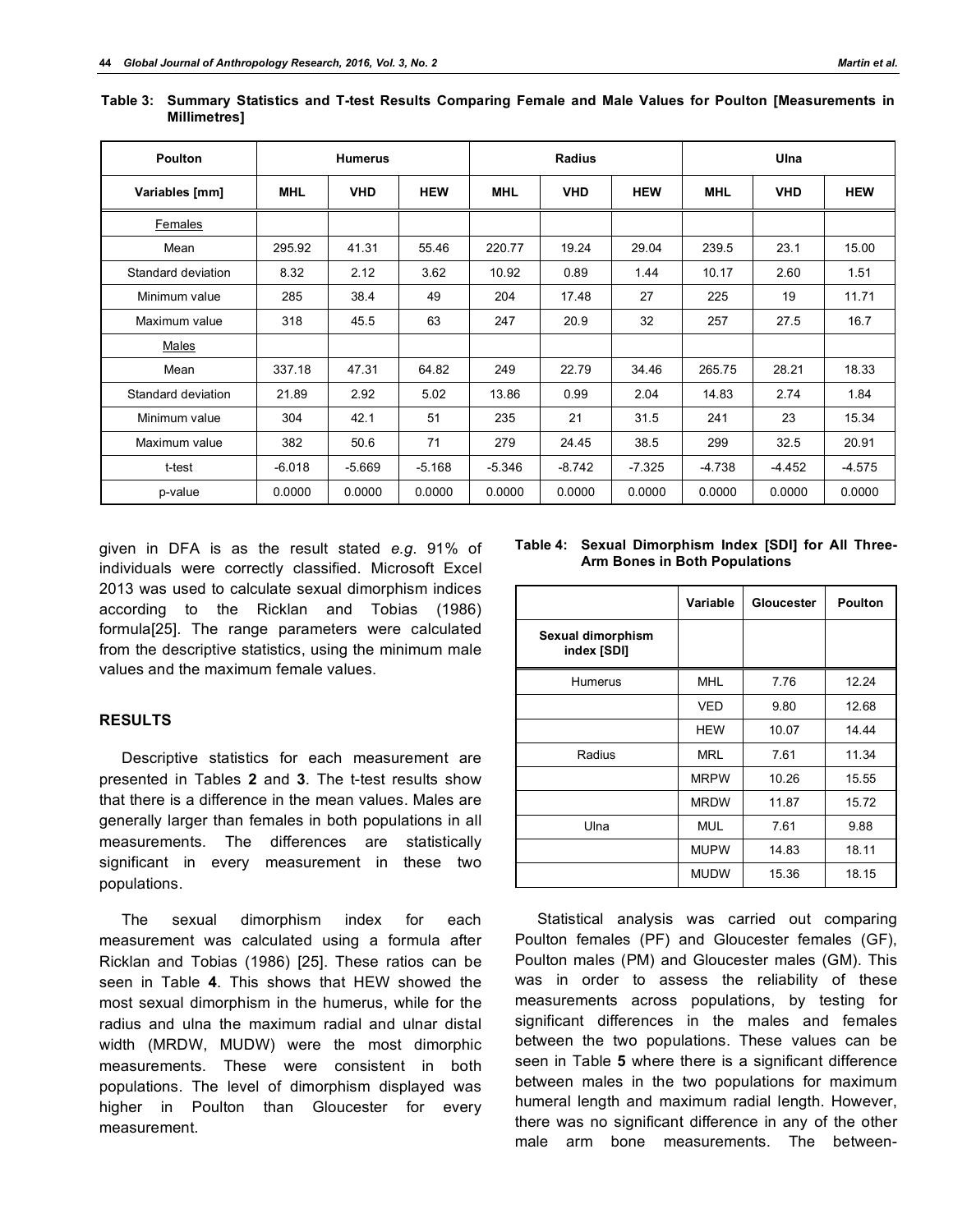population measurements for females were significantly different for the maximum radial proximal width, maximum ulnar proximal width and maximum ulnar distal width.

#### **Table 5: Statistical Differences between Gloucester and Poulton Females and Gloucester and Poultonmales\*. Significant Differences Appear in Bold**

|                | Variable    | <b>GF vs PF</b>           | <b>GM vs PM</b>           |
|----------------|-------------|---------------------------|---------------------------|
| <b>Humerus</b> | <b>MHL</b>  | $t = -0.654$<br>p=0.519   | $t = -2.404$<br>$p=0.022$ |
|                | <b>VFD</b>  | $t = 1.405$<br>p=0.172    | $t = -0.359$<br>p=0.722   |
|                | <b>HFW</b>  | $t = 1.415$<br>p=0.172    | $t = -0.803$<br>p=0.428   |
| Radius         | <b>MRL</b>  | $t = -0.790$<br>$p=0.436$ | $t = -2.471$<br>$p=0.021$ |
|                | <b>MRPW</b> | $t = 2.272$<br>$p=0.031$  | $t = -1.063$<br>p=0.298   |
|                | <b>MRDW</b> | $t=0.404$<br>p=0.689      | $t = -1.378$<br>p=0.180   |
| Ulna           | <b>MUL</b>  | $t = 0.284$<br>p=0.779    | $t = -1.579$<br>p=0.128   |
|                | <b>MUPW</b> | $t = 2.101$<br>p=0.047    | $t = 0.558$<br>p=0.582    |
|                | <b>MUDW</b> | $t = 2.091$<br>p=0.048    | $t = 0.241$<br>p=0.810    |

t= t-test value, p=probability of a false hit.

\*[GF= Gloucester females, GM=Gloucester males, PF= Poulton females, PM= Poulton males].

Ranges for the population measurements can be seen in Table **6**. These measurements were derived using the minimum male and maximum female

measurements for each population. The ranges for the Poulton collection are presented in Table **6**. The sample size for this population was smaller than Gloucester and the indeterminate range was greater in this population for six out of 9 measurements.

Combined discriminant function analysis was carried out on the samples. Figure **1** shows the relationship between the variables. The graph shows that measurements for females from both populations are closely related and are separate to the males from both populations. The male measurements show clearer population-specific clusters. Discriminant function analysis found that 86.1% of cases were correctly classified, using all the measurements.



**Figure 1:** The relationship between males and females from Poulton and Gloucester using combined discriminant function analysis.

|  |  | Table 6: Ranges Derived from Descriptive Statistics for Gloucester and Poulton using the Minimum Male and |  |  |  |  |  |
|--|--|-----------------------------------------------------------------------------------------------------------|--|--|--|--|--|
|  |  | <b>Maximum Female Values [Measurements in Millimetres]</b>                                                |  |  |  |  |  |

|         |             |        | Gloucester    |       | <b>Poulton</b> |               |       |  |
|---------|-------------|--------|---------------|-------|----------------|---------------|-------|--|
|         | Variable    | Female | Indeterminate | Male  | Female         | Indeterminate | Male  |  |
| Humerus | <b>MHL</b>  | < 296  | 296-308       | >308  | $304$          | 304-318       | >318  |  |
|         | <b>VHD</b>  | <42    | 42-45.2       | >45.2 | $<$ 42.1       | 42.1-45.5     | >45.5 |  |
|         | <b>HEW</b>  | < 59   | 59            | >59   | 51             | $51 - 63$     | >63   |  |
| Radius  | <b>MRL</b>  | < 223  | 223-226       | >226  | < 235          | 235-247       | >247  |  |
|         | <b>MRPW</b> | < 20.1 | $20.1 - 21.6$ | >21.6 | < 20.9         | 20.9-21       | >21   |  |
|         | <b>MRDW</b> | $31$   | $31 - 32$     | >32   | $<$ 31.5       | 31.5-32       | >32   |  |
| Ulna    | <b>MUL</b>  | < 241  | 241-248       | >248  | < 241          | 241-257       | >257  |  |
|         | <b>MUPW</b> | $26$   | $26 - 27$     | >27   | $23$           | 23-27.5       | >27.5 |  |
|         | <b>MUDW</b> | < 17   | $17 - 18$     | >18   | < 15.3         | 15.3-16.7     | >16.7 |  |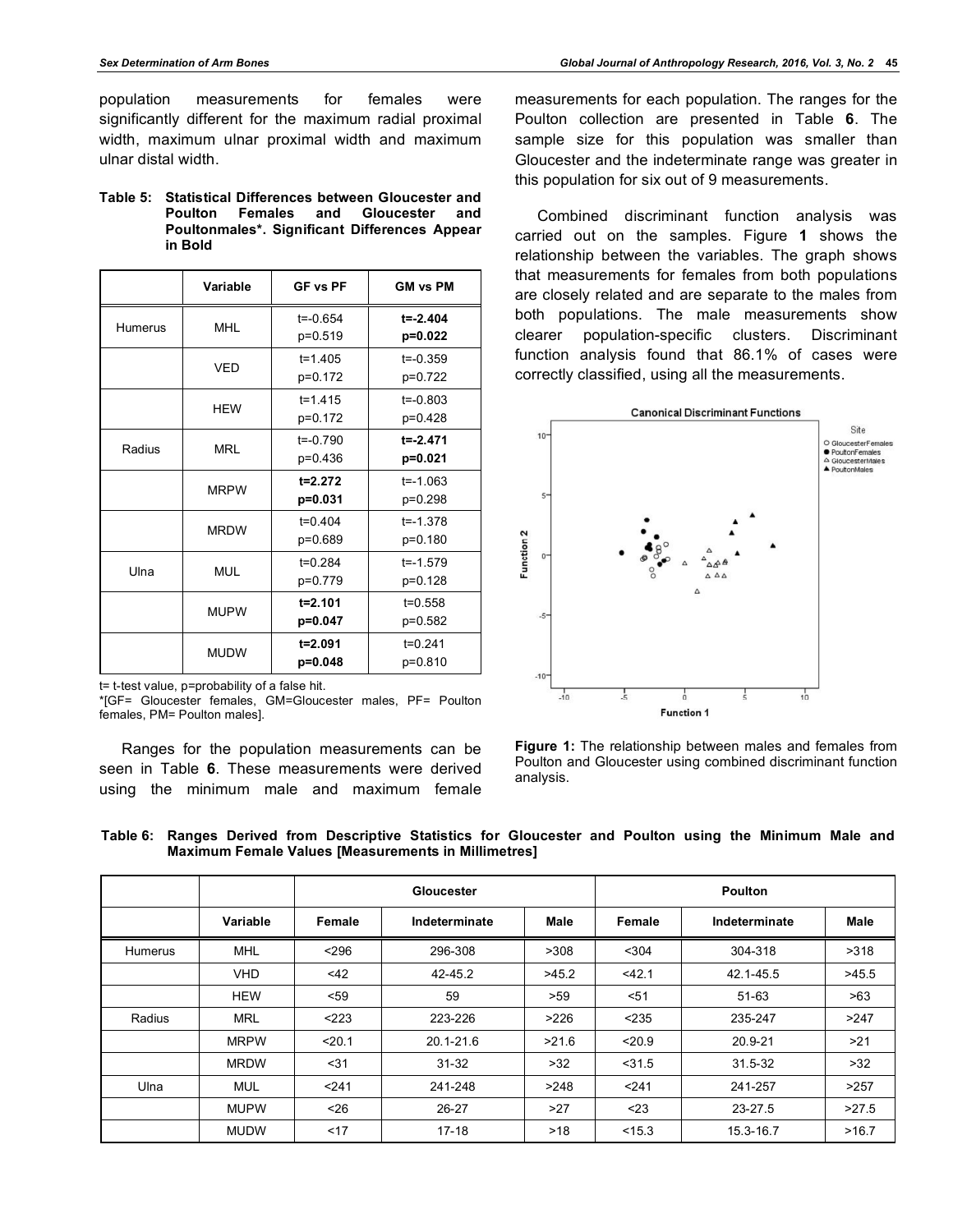Table **7** shows the results for the stepwise discriminant function analysis carried out on the measurements for the humerus, radius and ulna. They indicate that there were high classification rates for each individual bone in each population.

**Table 7: Percentage of Correct Group Classification of Sex Based on Measurements of the Humeri, Radii and Ulnae for each Population using Discriminant Function Analysis**

|         | Gloucester | <b>Poulton</b> |
|---------|------------|----------------|
| Humerus | 95%        | 91.3%          |
| Radius  | 91.2%      | 95.5%          |
| Ulna    | 92.6%      | 91.3%          |

#### **DISCUSSION**

The results of the study showed that there was significant sexual dimorphism displayed in both Gloucester and Poulton populations. The degree of sexual dimorphism was greater in the Poulton population than the Gloucester. This may be due to the different activities carried out in urban and rural communities [26]. The amount of physical activity can be inferred by the dimensions of long bones (such as those of the arm), as the greater robusticity of long bones indicates greater activity [27]. Table **1** shows that Gloucester and Poulton females are grouped closer together compared to the males from these populations and that Gloucester males were closest to the female populations. The occupations and division of labour would have been different between the two populations. Medieval Gloucester was a middle-ranking town with an estimated 1377 CE population of 4500 individuals[28]. Occupations within Gloucester included bakery, brewing, and trading[29]. Whereas the main occupation in Medieval Poulton would have likely been farming and agriculture [19]. This may account for the greater level of sexual dimorphism in the Poulton collection as farming would have been labour intensive.

The mean values for maximum radial and ulna length, maximum radial proximal and distal width was lower in the Poulton and Gloucester populations(Tables **2** and **3**) compared to a 2008 study carried out by Barrier and L'Abbe on a modern South African sample[1]. However, as the Poulton and Gloucester collections are remote from other studies geographically and chronologically this was expected. Discriminant function analysis found that when all arm bone measurements were included 86.1% of individuals were classified correctly (Figure **1**). The

percentage of correctly classified sex was higher for each population when each bone was individually assessed for sex (Table **7**). The classification was very high for each bone for both populations using stepwise analysis (91.2 -95.5%). However, the bone with the highest rate of classification varied between the populations, with the humerus being greatest for Gloucester and the lowest classification rate on the radius, whereas the radius had the highest classification rate for Poulton.

The measurements used in this study used articular measurements and maximum long bone length. Long bone length showed the least amount of sexual dimorphism for all three arm bones in both populations compared to the mediolateral joint measurements (Table **4**). Charisi *et al*. [6], also found this in their study of a Modern Greek collection. When evaluating differences between males for Gloucester and Poulton, it was found there was a significant difference in the maximum humeral and radial length unlike the other seven measurements. This may be due to the close association between long bone length and stature estimation. This has been observed in previous studies as varying between populations and therefore may affect the results for sex estimation [4, 16, 27]. Analysis comparing males and females from the different populations (Table **5**) showed that there were significant differences between male and females from Poulton and Gloucester in all the measurements. The distal measurements for the humeri, radii and ulnae (HEW, MRDW, and MUDW respectively) were consistently the most sexually dimorphic. This differs from the findings of Charisi *et al*. [2011]. They found that the proximal measurements had the highest sexual dimorphism indexes (VHD, MRPW, and MUPW). This again shows that different results are obtained in different populations.

#### **Humerus**

The humerus has been stated as the second best bone for sex determination [30]. Spradley and Jantz [9] compared the reliability of metric variable for various skeletal elements (including the cranium), to determine the most accurate element after the pelvis. They found that the humerus had the highest classification for black Americans using the biepicondylar breadth, head diameter and diameter of the midshaft.

In the present study, there was a significant difference in all measurements taken on the humerus between sexes in both populations (Tables **2** and **3**).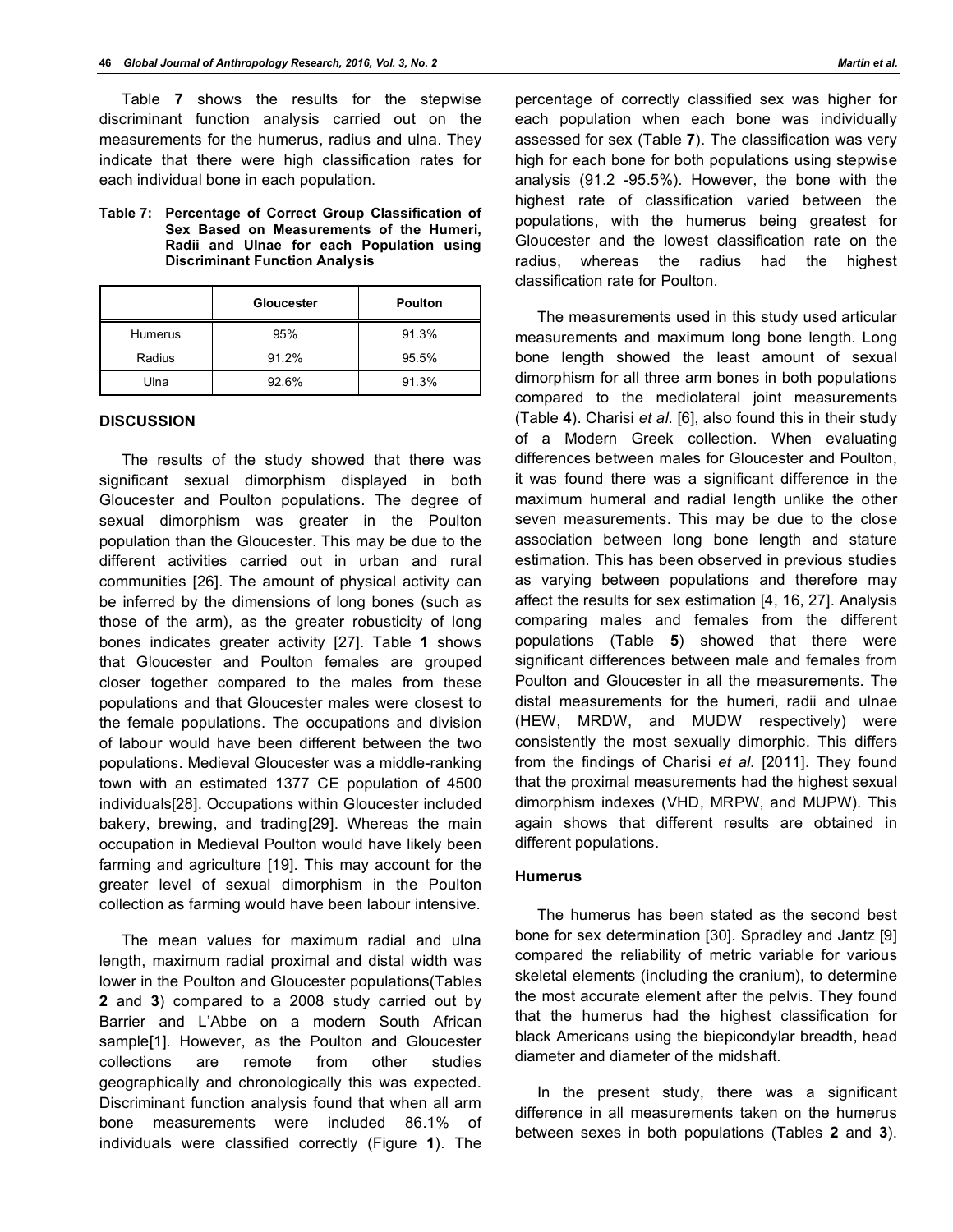The sexual dimorphism indices showed the HEW as the most dimorphic measurement in both populations for the humerus. This measurement is also known as the biepicondylar breadth. The vertical head diameter was the second most sexually dimorphic humeral measurement for both Gloucester and Poulton. This is consistent with previous studies which found that either the HEW or VHD were the best discriminator for sex using on the humerus [5, 12-14].

#### **Radius**

The radius was the best discriminator for sex in the Poulton collection, which had a 95.5% correct classification rate using stepwise analysis (Table **7**). Spradley and Jantz [9] also found that the radius had the highest rate of classification for white Americans, even though they used different measurements than the present study. The MRDW showed the highest degree of sexual dimorphism for both populations (Table **4**). The MRPW also showed a high level of sexual dimorphism. This measurement is similar to the maximum transverse head diameter. Allen *et al.* [15] found that when applied to a Dutch collection this measurement was the most consistent with 85% accuracy. Berrizbeitia [7] found that using multiple aspects of the radial head produced a correct classification rate of 96%. This study found that there was a significant difference in MRPW between Gloucester and Poulton females (Table **5**). This indicates that this measurement is useful when applied on population specific samples.

#### **Ulna**

The ulna measurements showed a high rate of correct classification for both populations despite the fact that the ulna did not rank in first place for either population (Table **7**). The MUPW and MUDW showed the highest degree of sexual dimorphism in both populations for all the measurements taken for all the arm bones. However, results for MUPW and MUDW were significantly different between Gloucester and Poulton females (Table **5**). Therefore these measurements are sample specific as were the most accurate radial measurements and show the importance of selecting appropriate parameters when trying to determine sex for unknown individuals.

The range of measurements derived from this study (Table **6**) are similar to the ranges in Mall *et al*. [17]. However, when compared to other studies these ranges vary which emphasises the need for populationspecific measurements [31]. Measurement ranges for the vertical head diameter derived from the Terry collection are widely used in metric sex determination [30, 32]. These measurements are similar to those derived from Poulton and Gloucester in Table **6**. However, the Terry measurements are greater than those derived from the present study and if used on the Poulton and Gloucester collections, they may show bias against small males and large females. It is therefore important to select the most appropriate variables when attempting metric methods for sex determination. Further research could be carried out by blind testing the methods used in this study alongside the ranges of measurements in Table **6** to determine whether correct classification is possible. These measurements could then be compared to other studies to determine their accuracy.

#### **CONCLUSION**

The Poulton and Gloucester collections represent archaeological undocumented samples, therefore definite sex and age at death are unknown. The skeletons have been previously assessed using morphological methods for sex determination. It is however known that there is a degree of error associated with these methods. Therefore, it is not certain that the previous allocated sex is correct and could affect the accuracy in testing these measurements. Albanese *et al*., [2] stress the importance of drawing up such metric standards and propose a methodology for unidentified individuals from archaeological skeletal collections.

The sample size was relatively small. This was due to poor preservation in the Poulton skeletal collection, and a high proportion of juveniles in this population which were excluded from this study. Therefore, the sample size for Poulton was much smaller than that of Gloucester. Only 9 intact male radii were identified as usable therefore the resulting measurement may not be a fair representation of the population. This could account for the increased indeterminate sex ranges from Poulton (Table **6**). The total skeletons studied was 72 individuals, however of these only 36 individuals had all three arm bones present, this therefore affects the results when assessing the reliability of using combined measurements in relation to these populations.

Sex determination is very important in the study of human remains whether for forensic or archaeological purposes. The results of this research showed that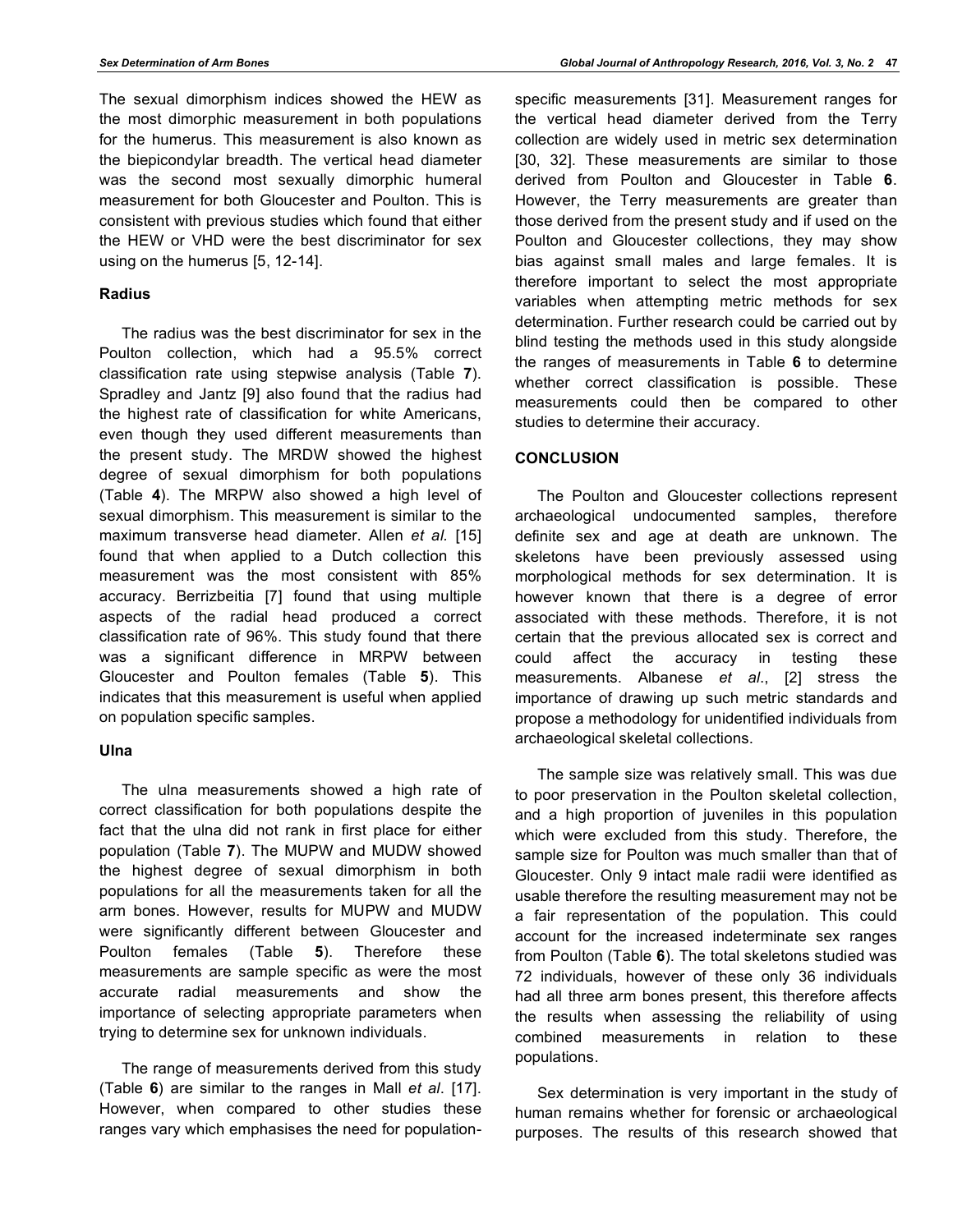there was a difference between male and female arm bone dimensions in two archaeological populations. The degree of sexual dimorphism displayed was different between these groups. This may be due to the differing lifestyles, occupations and division of labour, between urban Gloucester and rural Poulton.

The long bone lengths were the least sexually dimorphic for both Gloucester and Poulton. There were significant differences between the arm bone lengths in the two populations. Therefore, these measurements would not be a good discriminator for sex. This reiterates the importance of population-specific measurements as there were observable differences between the populations.

The distal articular measurements (HEW, MRDW, MUWD) were the most sexually dimorphic for the humerus, radius and ulna in this research. Proximal articular measurements (VHD, MRPW, MUPW) were also highly dimorphic which supports the findings of previous studies [7, 12-15].

There was a high correct classification rate for all three arm bones in both populations, using step-wise analysis of multiple variants (91.2-95.5%). The humerus was the most dimorphic arm bone for Gloucester and the radius for Poulton, achieving the highest correct classification rates in each population. The ulna was the second-best discriminator in both groups, however it showed the greatest variation between populations. Therefore, the ulna may not be the best bone to use in the future for drawing up metric standards.

Due to the small sample size in the Poulton collection some of the results may be affected. As the excavation at this site is ongoing it may be possible to increase the sample size in future research. Further study and blind testing of these methods and derived parameters can also be carried out.

#### **ACKNOWLEDGEMENTS**

The authors would like to thank Mr Colin Armstrong, senior technician at Liverpool John Moores University for his assistance. The authors are grateful to the Museum of Gloucester and the Poulton Research Project for making their skeletal collections available for study at Liverpool John Moores University.

#### **REFERENCES**

[1] Barrier I, L'Abbé E. Sex determination from the radius and ulna in a modern South African sample. Forensic science international 2008; 179(1): 85. e1-e7.

- [2] Albanese J, Cardoso HF, Saunders SR. Universal methodology for developing univariate sample-specific sex determination methods: an example using the epicondylar breadth of the humerus. Journal of Archaeological Science 2005; 32(1): 143-52. https://doi.org/10.1016/j.jas.2004.08.003
- [3] Steyn M, İşcan MY. Osteometric variation in the humerus: sexual dimorphism in South Africans. Forensic science international. 1999; 106(2): 77-85. https://doi.org/10.1016/S0379-0738(99)00141-3
- [4] İşcan MY. Forensic anthropology of sex and body size. Forensic Science International. 2005; 147(2): 107-12. https://doi.org/10.1016/j.forsciint.2004.09.069
- [5] Ahmed AA. Estimation of sex from the upper limb measurements of Sudanese adults. Journal of forensic and legal medicine. 2013; 20(8): 1041-7. https://doi.org/10.1016/j.jflm.2013.09.031
- [6] Charisi D, Eliopoulos C, Vanna V, Koilias CG, Manolis SK. Sexual dimorphism of the arm bones in a modern Greek population. Journal of forensic sciences 2011; 56(1): 10-8. https://doi.org/10.1111/j.1556-4029.2010.01538.x
- [7] Berrizbeitia EL. Sex determination with the head of the radius. Journal of Forensic Science 1989; 34(5): 1206-13. https://doi.org/10.1520/JFS12754J
- [8] Mays S, Cox M. Sex Determination in Skeletal Remains. In: Cox M, Mays S, editors. Human osteology: in archaeology and forensic science: Cambridge University Press 2000. p. 117-30.
- [9] Spradley MK, Jantz RL. Sex estimation in forensic anthropology: skull versus postcranial elements. Journal of Forensic Sciences. 2011; 56(2): 289-96. https://doi.org/10.1111/j.1556-4029.2010.01635.x
- [10] White TD, Folkens PA. The human bone manual: Academic Press; 2005.
- [11] Frutos LR. Metric determination of sex from the humerus in a Guatemalan forensic sample. Forensic science international 2005; 147(2): 153-7. https://doi.org/10.1016/j.forsciint.2004.09.077
- [12] İşcan MY, Loth SR, King CA, Shihai D, Yoshino M. Sexual dimorphism in the humerus: a comparative analysis of Chinese, Japanese and Thais. Forensic Science International 1998; 98(1): 17-29. https://doi.org/10.1016/S0379-0738(98)00119-4
- [13] Kranioti EF, Michalodimitrakis M. Sexual Dimorphism of the Humerus in Contemporary Cretans-A Population-Specific Study and a Review of the Literature. Journal of forensic sciences 2009; 54(5): 996-1000. https://doi.org/10.1111/j.1556-4029.2009.01103.x
- [14] Robinson MS, Bidmos MA. The skull and humerus in the determination of sex: reliability of discriminant function equations. Forensic science international 2009; 186(1): 86. e1-e5.
- [15] Allen J, Bruce M, MacLaughlin S. Sex determination from the radius in humans. Human Evolution 1987; 2(4): 373-8. https://doi.org/10.1007/BF02436498
- [16] Celbis O, Agritmis H. Estimation of stature and determination of sex from radial and ulnar bone lengths in a Turkish corpse sample. Forensic Science International. 2006; 158(2): 135-9. https://doi.org/10.1016/j.forsciint.2005.05.016
- [17] Mall G, Hubig M, Büttner A, Kuznik J, Penning R, Graw M. Sex determination and estimation of stature from the long bones of the arm. Forensic science international. 2001; 117(1): 23-30. https://doi.org/10.1016/S0379-0738(00)00445-X
- [18] Cootes KVE, M.M. E. The Excavation of Ring-Ditched Two and Three at Poulton, Cheshire, 2010-2013: An Interim Report. 2014.
- [19] Emery MM. Poulton-Pulford 7500BC to 1650AD In: Group